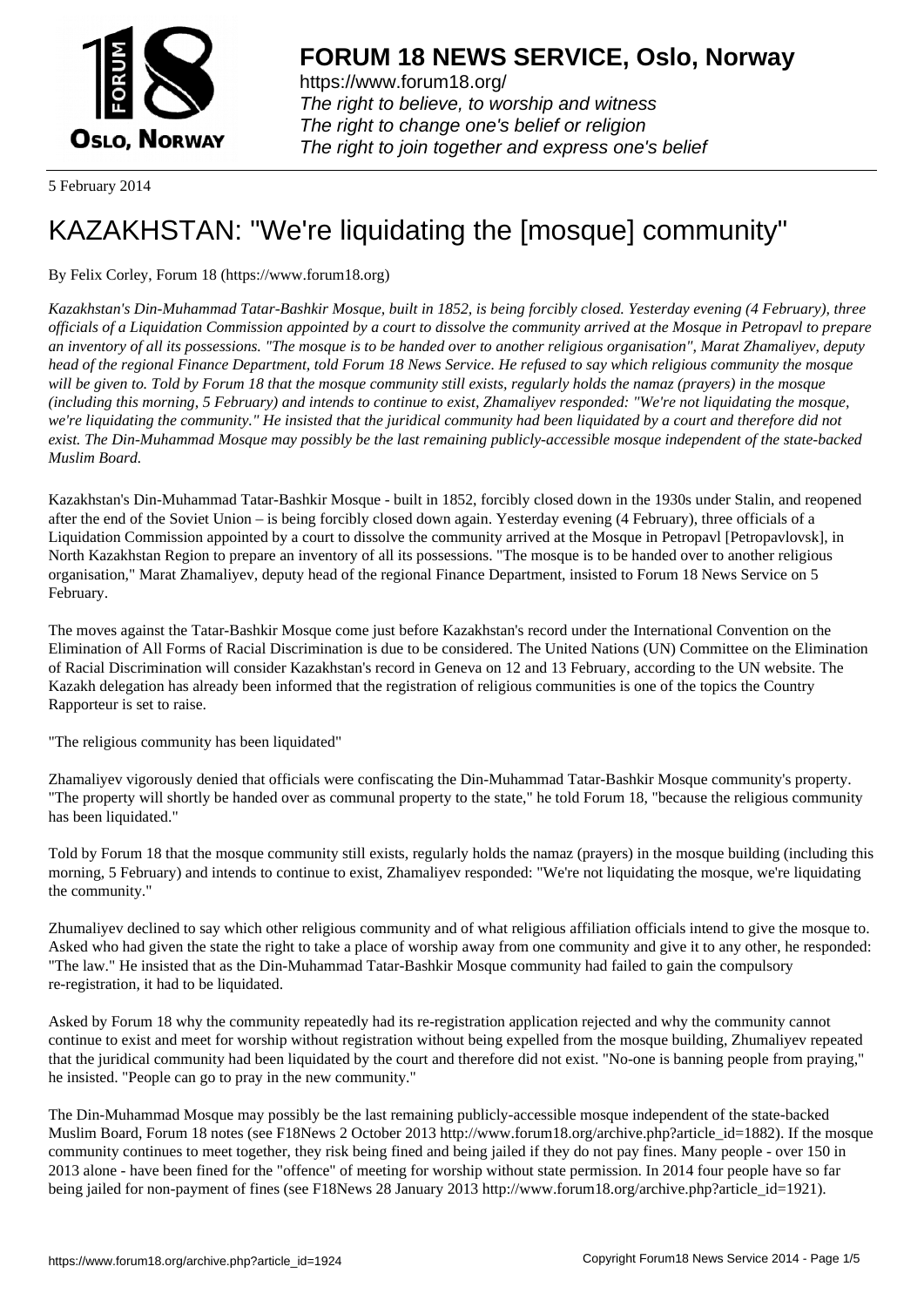Kazakhstan's Muslims are subjected to even tighter state controls than members of other religious communities. All Muslim communities must be part of the state-backed Muslim Board. No independent mosques or Shia Muslim communities have been given state permission to exist. Neither have any Ahmadi Muslim communities, all of whom having been forcibly closed by the state. The Muslim Board's spokesperson told Forum 18 that all Islamic communities "must be Hanafi Sunni Muslim". "We don't have other sorts of Muslims here", he added (see F18News 23 November 2012 http://www.forum18.org/archive.php?article\_id=1769). The Din-Muhammad Mosque is Hanafi Sunni, but independent.

The state also subjects Muslim communities to special language restrictions which do not apply to other faiths – officials demand that they use Kazakh rather than the language of their choice (Russian, Tatar, Chechen, Azeri) for sermons. Unlike communities of other faiths (Russian Orthodox, Armenian Apostolic, Jewish) they cannot have an ethnic affiliation in their name. The Din-Muhammad Mosque's efforts to negotiate an exception were rejected (see F18News 2 October 2013 http://www.forum18.org/archive.php?article\_id=1882).

## "It's no longer your property"

In the early evening of 4 February three Liquidation Commission officials arrived unannounced at the mosque for the inventory. They were Abu-Bakir Karmenov of the Religious Affairs Department of the Regional Akimat (administration) and two officials of the Rehabilitation and Bankruptcy Department of the Regional Tax Committee, its head Nurzhan Kaisenov and a chief specialist Lyudmila Bryksina.

Karmenov was the Religious Affairs Department official who had delayed consideration of the community's re-registration application and who lodged the liquidation suit to court after it was rejected. He also represented the Department in court at liquidation hearings, according to court documents seen by Forum 18.

"We had asked them to let us know in advance if they were intending to come," one community member told Forum 18 from Petropavl on 5 February. "But it was better for them if we didn't know."

The three officials counted and listed the carpets on the floor of the prayer hall, the copies of the Koran in Arabic, Tatar, Russian and other languages, furniture and lumps of coal.

"We've never counted the carpets, but there must be about 200," the community member told Forum 18. "These are the personal property of individuals – and their names are marked on the back of each." Some of those who provided the carpets have since died, the community member added.

Officials told mosque members present: "It's no longer your property". Karmenov told them that the building would remain a mosque, but would be handed to another community. He added that sermons would in future be held only in Kazakh, not in Russian and Tatar as at present.

One mosque member, Artur Temerzhanov, posted video of the 4 February inventory on YouTube (http://www.youtube.com/watch?v=\_xvHUUerqKQ). The video shows Bryksina sitting at a desk in the prayer hall listing the carpets as Karmenov and Kaisenov turn them over one by one and read out the names.

"The mosque and everything in it is private property," one mosque member insisted to Forum 18.

"We're not preparing to confiscate the property"?

"We're not preparing to confiscate the property," Kaisenov of the Rehabilitation and Bankruptcy Department claimed to Forum 18 from Petropavl on 5 February. "We simply did an inventory for the liquidation." He insisted he and his colleagues could do "nothing else" as a court had ordered the community's liquidation.

Kaisenov added that the head of the Finance Department of North Kazakhstan Region, Esken Akimzhanov, and his deputy Zhamaliyev have not yet told him what will happen to the mosque community's property. But he noted that many of those who had given carpets to the mosque had died. He was unable to explain why that gave officials the right to take them from the community.

Chief specialist Bryksina, who compiled the inventory in the mosque, declined to discuss her role. "I am not authorised to answer questions from journalists," she told Forum 18 on 5 February.

Despite repeated calls to the Religious Affairs Department, Forum 18 was unable to reach Karmenov on 5 February. His colleagues said he was out of the office visiting the Akimat.

Karmenov's colleague, Department chief specialist Bolat Omarov, defended the officials' action. "A Liquidation Commission was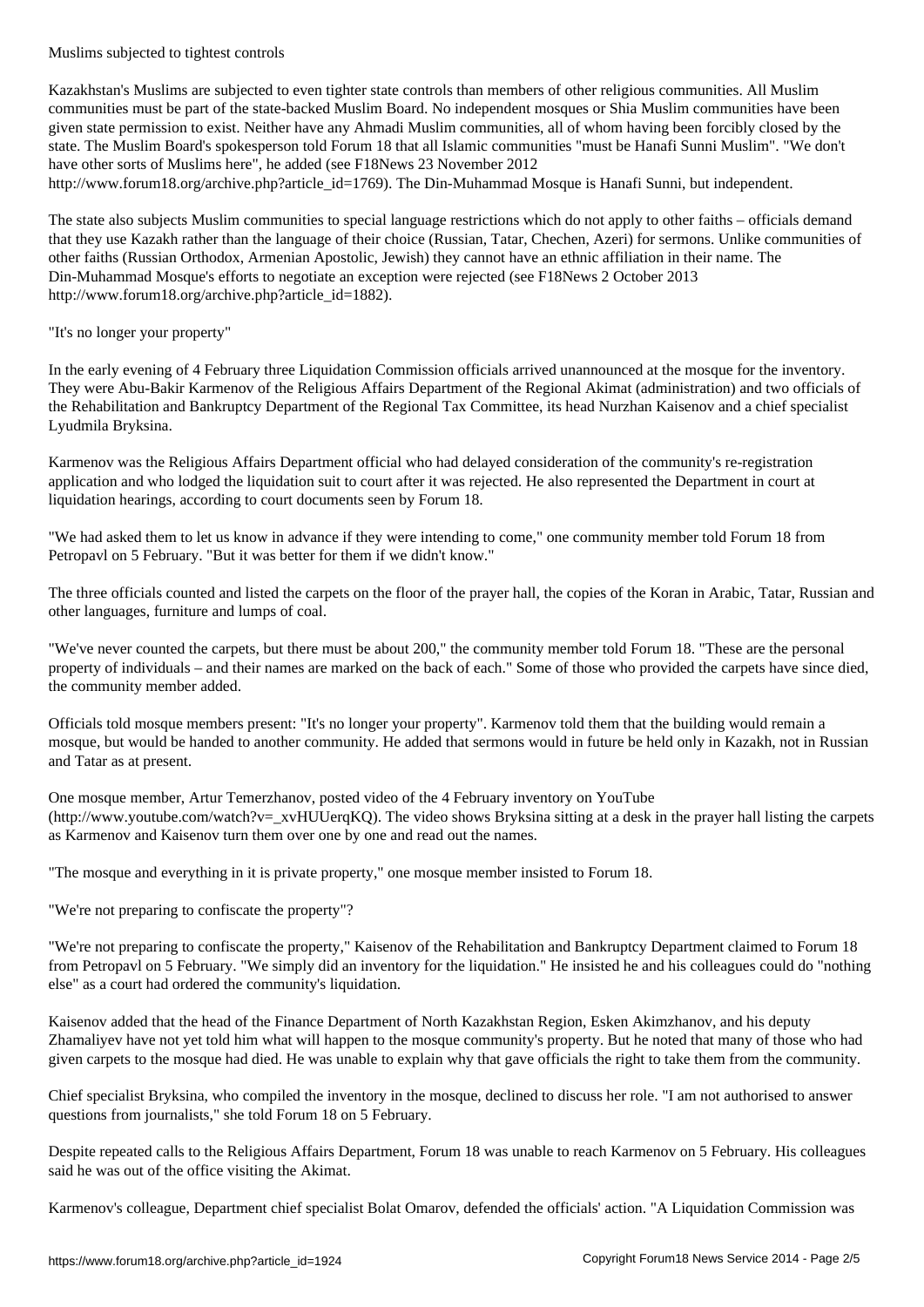Omarov categorically denied that any order had come down from the capital Astana banning the re-registration of any mosques which choose not to be subordinate to the state-backed Muslim Board. "There could never be such an order," he claimed. He insisted that the only reason the Tatar-Bashkir Mosque had been denied re-registration was because of "mistakes" in the application.

Opened in 19th century, forcibly closed in 21st century

The Din-Muhammad Mosque is mainly attended by ethnic Tatars and Bashkirs. It was built in 1852 and has been open since, apart from when it was closed during Soviet-era repression of freedom of religion or belief. The mosque community lodged a re-registration application before the Religion Law's October 2012 deadline, receiving no official response (see F18News 7 December 2012 http://www.forum18.org/Archive.php?article\_id=1778).

The Din-Muhammad Mosque community and its imam have since faced heavy state pressure because they wish to exercise their freedom of religion or belief. For example, on the night of 20 December 2012 the ARA telephoned the Imam and some elderly members of the community for an 09.00 meeting with the Head of North Kazakhstan Region's administration Serik Bilyalov. He threatened them that if they did not join the Muslim Board the community would be liquidated and the mosque would be taken over by the local authorities who would use it for some public non-religious purpose. A central ARA official claimed to Forum 18 that "there is no pressure on the mosques" (see F18News 25 January 2013 http://www.forum18.org/archive.php?article\_id=1794).

The state has also used pressure against other religious communities. Recently for example, members of New Life Protestant Church in Arkalyk [Arqalyq], in the northern Kostanai [Qostanai] Region, have faced state interrogations and threats, particularly targeting state employees. The authorities appear to want to close the Church (see F18News 28 January 2013 http://www.forum18.org/archive.php?article\_id=1921).

Members of the Din-Muhammad Mosque community continued to gather for prayers in their 19th century mosque, even after a 12 September 2013 court decision rejecting an appeal against compulsory liquidation ordered on 20 February 2013. The appeal court ordered officials to complete the liquidation quickly. Attendance at prayers dropped from hundreds to tens because "people are afraid of the authorities", community members told Forum 18 (see F18News 2 October 2013 http://www.forum18.org/archive.php?article\_id=1882).

"Any Muslim organisation can register"?

Despite claiming that "any Muslim organisation can register", Bakhytzhan Kulekeyev, Director of the Agency of Religious Affairs' (ARA) Interfaith Relations Department, admitted to Forum 18 from Astana on 5 February that only one Muslim organisation – the Muslim Board – gained re-registration after the adoption of the 2011 Religion Law. But he then claimed that mosques of other affiliations had failed to gain re-registration only because of "technical reasons".

Kulekeyev claimed that a Shia mosque in Astana had lodged a registration application "this week". He declined to identify the community or to say if it would be allowed to gain state registration outside the framework of the Muslim Board. He claimed that two other Shia mosques in Almaty and one in Zhambyl function as prayer rooms (namazkhanas) registered by local Akimats.

Asked about the enforced liquidation of the Tatar-Bashkir Mosque in Petropavl, Kulekeyev claimed they had been denied re-registration because "they couldn't write a normal statute". He also rejected the idea that they should be allowed to call themselves "Tatar-Bashkir". "They only allowed Tatars into their mosque," he claimed. Community members vigorously refute this to Forum 18, saying the community is open to all. The community's statute, seen by Forum 18, contains no racial restrictions to participation. The community aims to serve "citizens", according to the statute, with formal membership open to any Kazakh citizen over the age of 18.

Kulekeyev declined to discuss any other aspect of the liquidation of the mosque community.

Kulekeyev absolutely denied that any ban existed on mosques holding sermons in languages other than Kazakh. This contradicts repeated statements to Forum 18 from members of the Tatar-Bashkir Mosque.

## State-backed Muslim monopoly

No published law appears to give the Muslim Board a monopoly over all Muslim activity in Kazakhstan. No published law appears to prevent the state registration of Muslim organisations independently of the Muslim Board. But even a year before the Religion Law was adopted, state officials obstructed the functioning of mosques catering mainly to members of one ethnic group, such as the Tatars and Bashkirs (see F18News 4 November 2010 http://www.forum18.org/Archive.php?article\_id=1506). Officials also threatened to close all independent mosques using the Religion Law a year before it was passed (see F18News 14 October 2010 http://www.forum18.org/Archive.php?article\_id=1498).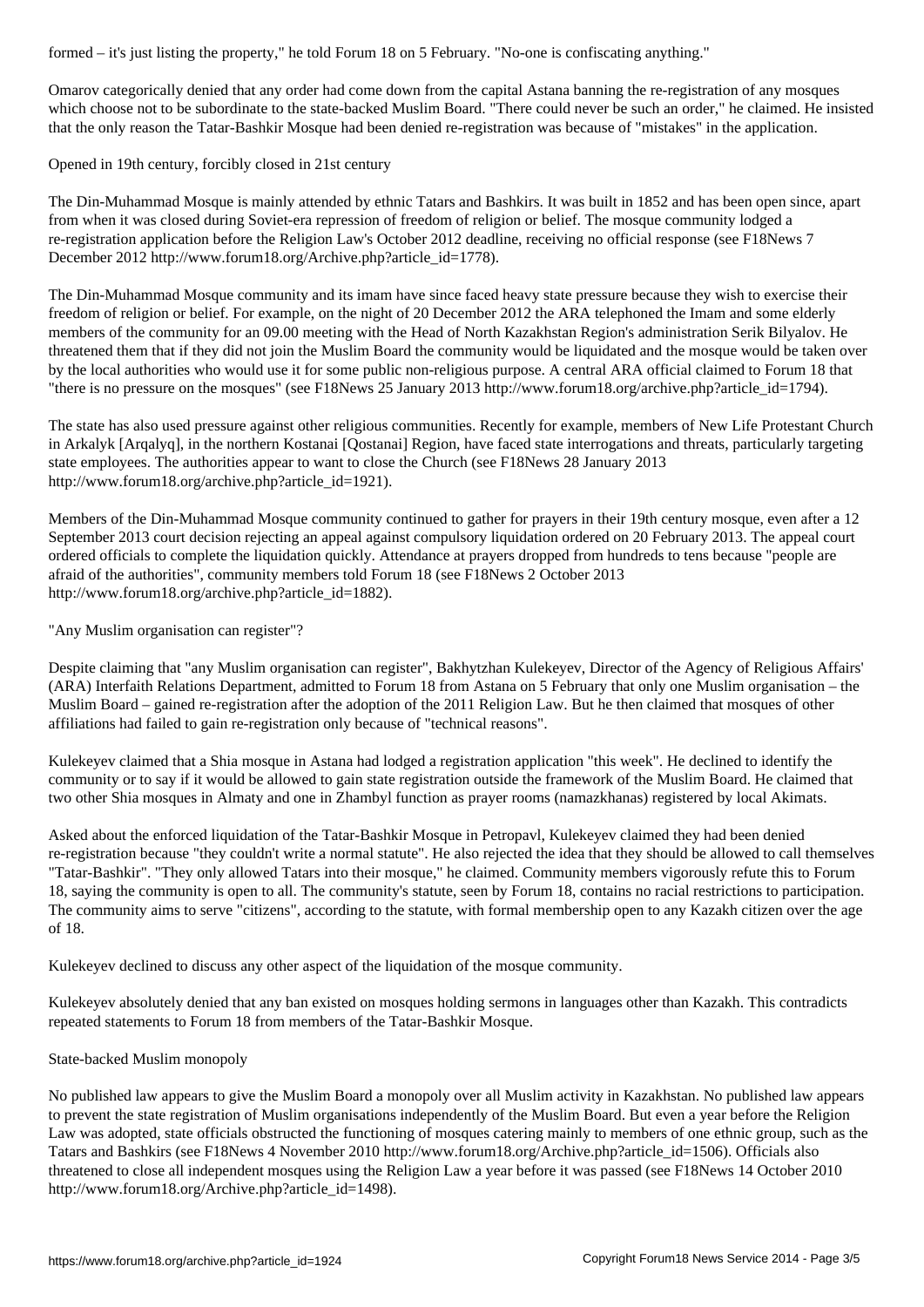Mayamerov in Almaty on 15 January, implicitly recognises the Board's monopoly. Article 2, Part 2 specifies that the Board "preaches and explains among believers the norms of the Islamic faith in accordance with the Hanafi school and the theological school of [Samarkand-born Islamic scholar] al-Maturidi". The Agreement does not explain why it is the role of the state to determine the theological orientation of a religious community.

The Agreement also obliges the Muslim Board to work with the ARA in religious education and publishing. Again, it is not explained why it is the role of a state agency to determine what a religious community might wish to teach and publish.

The Muslim Board's monopoly has prevented Moscow-based imam Shamil Alyautdinov from presenting his books in Kazakhstan because it – as the only legally registered Islamic organisation - refuses to invite him (see F18News 23 January 2014 http://www.forum18.org/archive.php?article\_id=1919).

No other local religious community has such an Agreement requiring state intervention in its activity. But Catholic communities have been given different treatment to other communities in state decisions on whether they are allowed to exist. Explaining different treatment for Catholics under a 1998 Agreement with the Holy See, hastily ratified in 2012, a Justice Ministry official in November 2012 told Forum 18 that international agreements override the Religion Law. But he did not explain why this reasoning does not also apply to the International Covenant on Civil and Political Rights, whose provisions would abolish most of the Religion Law including its provisions on compulsory state registration to exercise human rights (see F18News 22 November 2012 http://www.forum18.org/archive.php?article\_id=1769).

Systemic state violations of freedom of religion or belief

The closure of independent and ethnic mosques such as the Tatar-Bashkir Din-Muhammad Mosque in Petropavl is part of a wider pattern of systemic Kazakh government violations of freedom of religion or belief and other human rights.

Two laws imposing severe restrictions on freedom of religion or belief and breaking the country's human rights obligations came into force in October 2011. A new Religion Law among other restrictions imposes a complex four-tier registration system, bans unregistered religious activity, and imposes compulsory state censorship of religious literature and objects. A new Administrative Code Article 375 ("Violation of the Religion Law") - replacing the previous Article 375 - was introduced at the same time in an Amending Law. It punishes a wide range of often unclearly defined "offences" with possible fines for individuals and groups with state-registration, and bans on the activity of "guilty" religious groups (see F18News 23 September 2011 http://www.forum18.org/Archive.php?article\_id=1617).

Since the Religion Law was passed, all mosques outside state control are being closed down. The imam and members of an independent mosque denied re-registration after intense state pressure - who asked not to be identified for fear of state reprisals - told Forum 18 that when they met to discuss applying for new registration, officials "came out of nowhere" and threatened them with punishment (see F18News 2 October 2013 http://www.forum18.org/archive.php?article\_id=1882).

Followers of a very wide range of religions and beliefs are targeted by the state for human rights violations. The criminal case launched against retired Presbyterian pastor Bakhytzhan Kashkumbayev in July 2011 is still proceeding, having finally reached court on 22 January 2014. Similarly, the criminal investigation of atheist writer Aleksandr Kharlamov also continues. Both have been subjected to arrest, detention and forcible psychiatric examination (see F18News 22 January 2014 http://www.forum18.org/archive.php?article\_id=1918).

Four people – all Baptists - have been jailed in 2014 alone for refusing to pay fines handed down in 2013 to punish them for exercising freedom of religion or belief without state permission. Numerous fines continue to be imposed under Administrative Code Article 375 for this "offence" (see eg. F18News 28 January 2014 http://www.forum18.org/archive.php?article\_id=1921). In 2013 alone, over 150 people are known to have been fined for exercising this internationally-recognised human right (see F18News 11 November 2013 http://www.forum18.org/archive.php?article\_id=1895).

Among the many targets of state censorship of religious literature and objects, including bans on bookshops selling of such items without state permission, have been Russian Orthodox icons. After 12 icons and three Bibles were seized from a commercial bookseller in Oral (Uralsk) in West Kazakhstan Region, the bookseller is due to face an administrative court where he may be fined several weeks' average wages and the icons and Bibles might be ordered destroyed. "Everything is OK now – he has agreed not to sell religious materials," Salamat Zhumagulov, the state religious affairs official who seized the items, told Forum 18. The ARA spokesperson Saktagan Sadvokasov claimed that "the Kazakh state must defend our citizens from harmful materials". Asked by Forum 18 whether he has known icons which are harmful, he replied: "We have experts to check icons" (see F18News 8 January 2014 http://www.forum18.org/archive.php?article\_id=1913). (END)

Reports on freedom of thought, conscience and belief in Kazakhstan can be found at http://www.forum18.org/Archive.php?query=&religion=all&country=29.